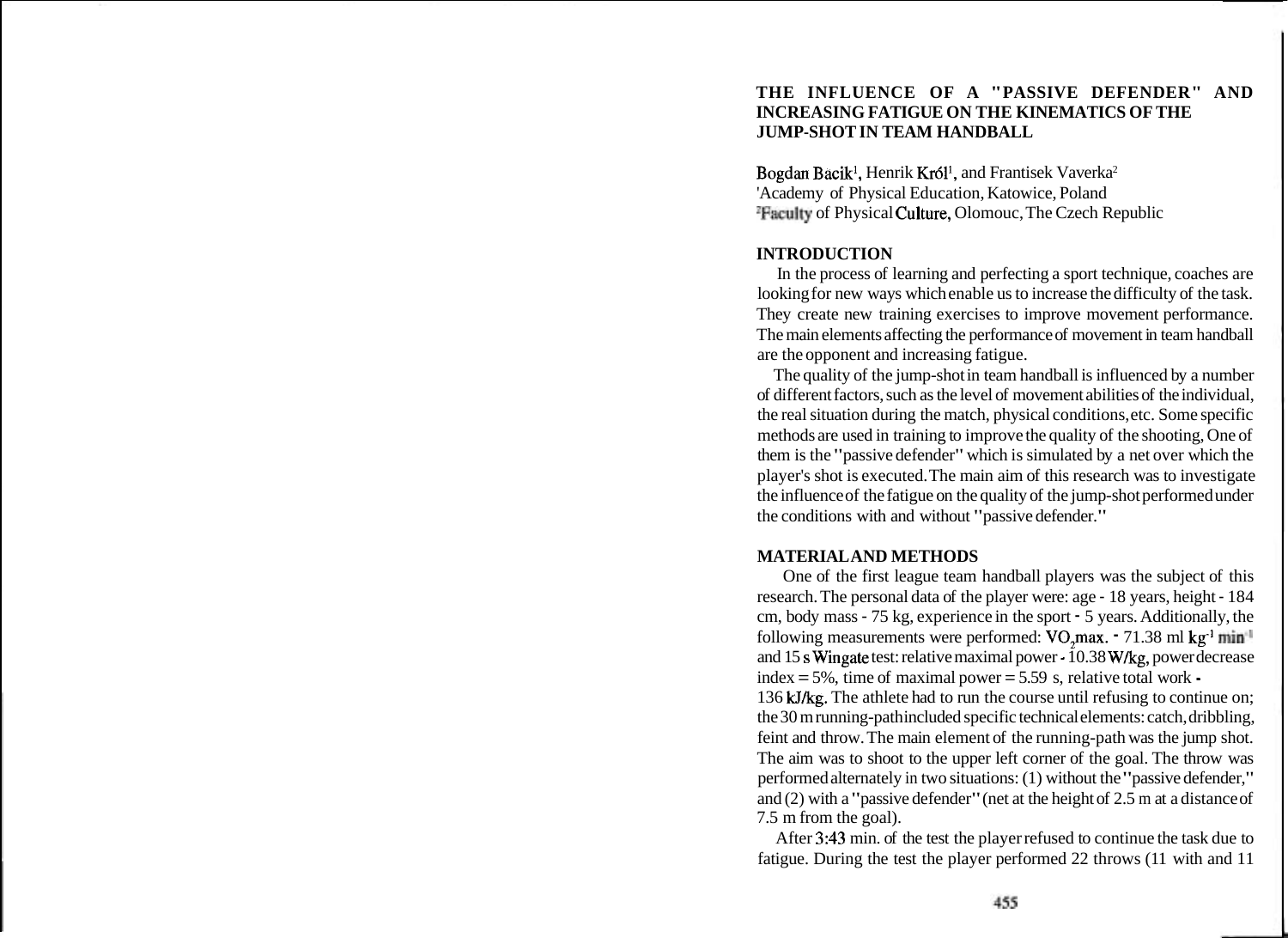without "passive defender"). All the throws were recorded using two videocameras at an angle of 90 deg. and at a distance of 25 m from the throw point. The VIDANA system (sampling frequency of 50Hz) was used for 3D kinematic analysis. The evaluation of throw performance was done on the basis of 11 kinematic parameters (Fig. 1). These parameters were: maximal height of the center of mass (HCMmax), height of CM at the moment of ball release (HCMS), the decreasing index  $\cdot$  the difference between maximal height of the CM and the height at which CM was at the moment of ball release (DI), the height of the ball while leaving the hand (HBS), horizontal translation of CM during the throw (XCM-N), the distance from the take-off to the movement of ball release (XS), horizontal velocity (VXB), final velocity of the throw (VAB), and angle between velocity vectors (AV) (Fig. 1). Time parameters were: time of take-off (TTO) and time of throwing phase (TTP). Acquired data was analyzed statistically using multiple analysis of variance (STATGRAPHICS).



Figure 1. Analyzed parameters of the jump shot

## RESULTS

We expected the existence of three relationships among the chosen parameters:

a) Increasing fatigue and the "passive defender" influence the analyzed variables. The first type of change affects the HCMmax (Fig. 2), TTO, and HBS. As it was supposed, the HCMmax decreased with increasing fatigue. Simultaneously, the "passive defender" caused a significantly higher height of CM from the 5th throw until the end of the test. Similar changes have been found in the height of the ball at moment of throw (HBS).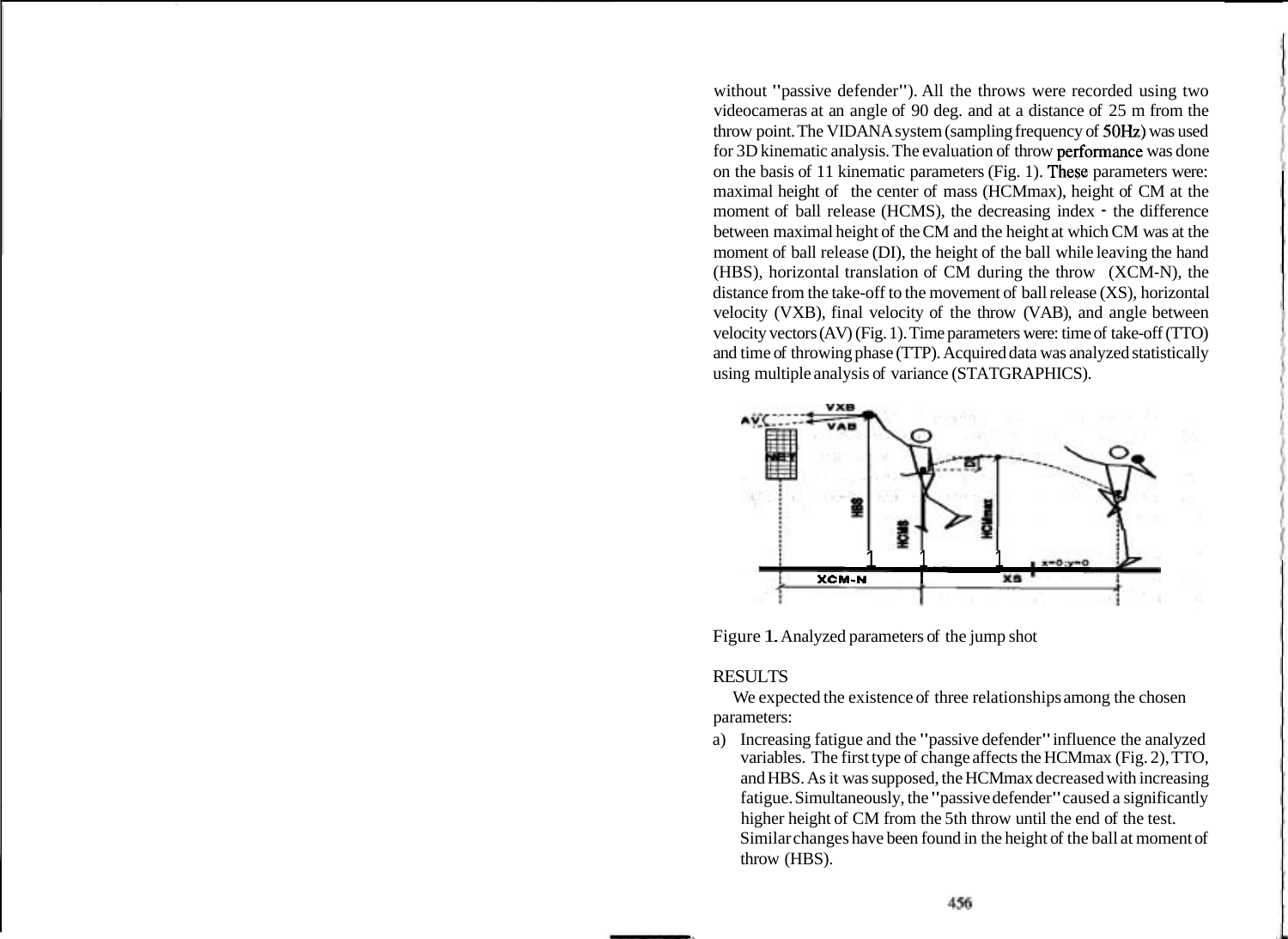- b) The changes of variables depend only upon one factor. The relationship between DI and growing fatigue was observed and this index increased significantly over time. The "passive defender" influenced three parameters: TTP, VXB and VAB. These velocities were significantly greater without the "passive defender" because the net disturbed the player (Fig. 3).
- c) The two factors (fatigue and "passive defender") do not influence measured variables. The fatigue and the "passive defender" have not influenced the following parameters: XCM-N, XS, and AV. The change in these variables was caused by the specificity of the movement task.



Figure 2. The height of CM at moment of throw



**Figure 3.** Absolute velocity in consecutive throws